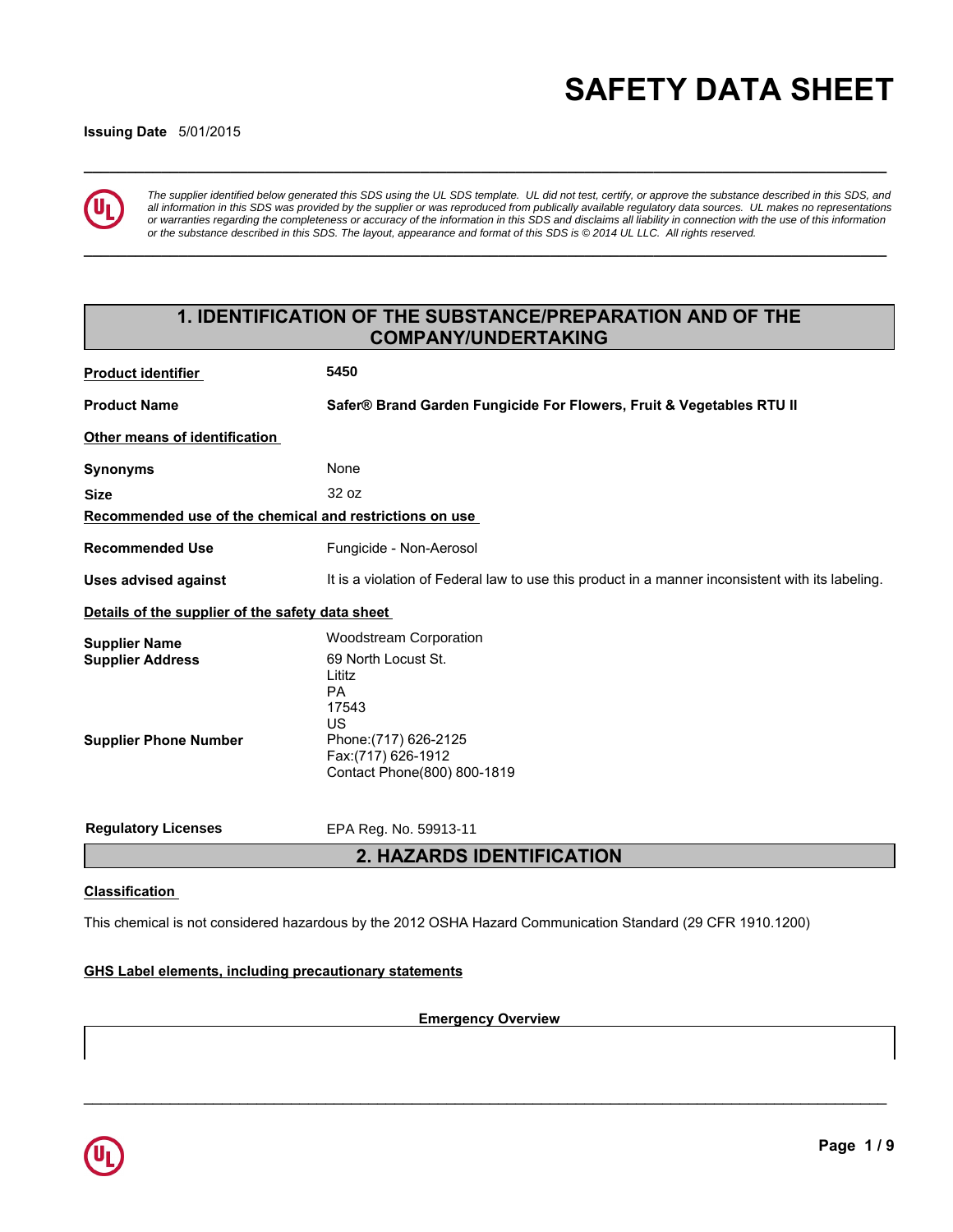The product contains no substances which at their given concentration, are considered to be hazardous to health

\_\_\_\_\_\_\_\_\_\_\_\_\_\_\_\_\_\_\_\_\_\_\_\_\_\_\_\_\_\_\_\_\_\_\_\_\_\_\_\_\_\_\_\_\_\_\_\_\_\_\_\_\_\_\_\_\_\_\_\_\_\_\_\_\_\_\_\_\_\_\_\_\_\_\_\_\_\_\_\_\_\_\_\_\_\_\_\_\_\_\_\_\_

**Appearance** Yellow

**Physical State Liquid Contract Contract Contract Contract Contract Contract Contract Contract Contract Contract Contract Contract Contract Contract Contract Contract Contract Contract Contract Contract Contract Contract C** 

**Precautionary Statements - Prevention** Obtain special instructions before use

**Precautionary Statements - Response** None

**Precautionary Statements - Storage** None

**Precautionary Statements - Disposal** None

**Hazards not otherwise classified (HNOC)**

Not applicable

**Unknown Toxicity** 0.37% of the mixture consists of ingredient(s) of unknown toxicity

#### **Other information**

.

May cause slight eye irritation PROLONGED OR REPEATED CONTACT MAY DRY SKIN AND CAUSE IRRITATION

#### **Interactions with Other Chemicals**

No information available.

# **3. COMPOSITION/INFORMATION ON INGREDIENTS**

| <b>Chemical Name</b> | CAS No                                                                                         | Weight-% | <b>Trade Secret</b> |
|----------------------|------------------------------------------------------------------------------------------------|----------|---------------------|
| Ethyl alcohol        |                                                                                                |          |                     |
|                      | ♦The concellation integral (concertable) of consecration has been with held or a finally count |          |                     |

\*The exact percentage (concentration) of composition has been withheld as a trade secret

# **4. FIRST AID MEASURES**

**First aid measures**

| <b>Eye Contact</b>  | Rinse thoroughly with plenty of water, also under the eyelids. If symptoms persist,<br>call a physician. |
|---------------------|----------------------------------------------------------------------------------------------------------|
| <b>Skin Contact</b> | Wash skin with soap and water. In the case of skin irritation or allergic reactions<br>see a physician.  |
| <b>Inhalation</b>   | Remove to fresh air. If symptoms persist, call a physician.                                              |
| Ingestion           | Do NOT induce vomiting. Drink plenty of water. If symptoms persist, call a<br>physician.                 |

 $\overline{\phantom{a}}$  , and the contribution of the contribution of the contribution of the contribution of the contribution of the contribution of the contribution of the contribution of the contribution of the contribution of the

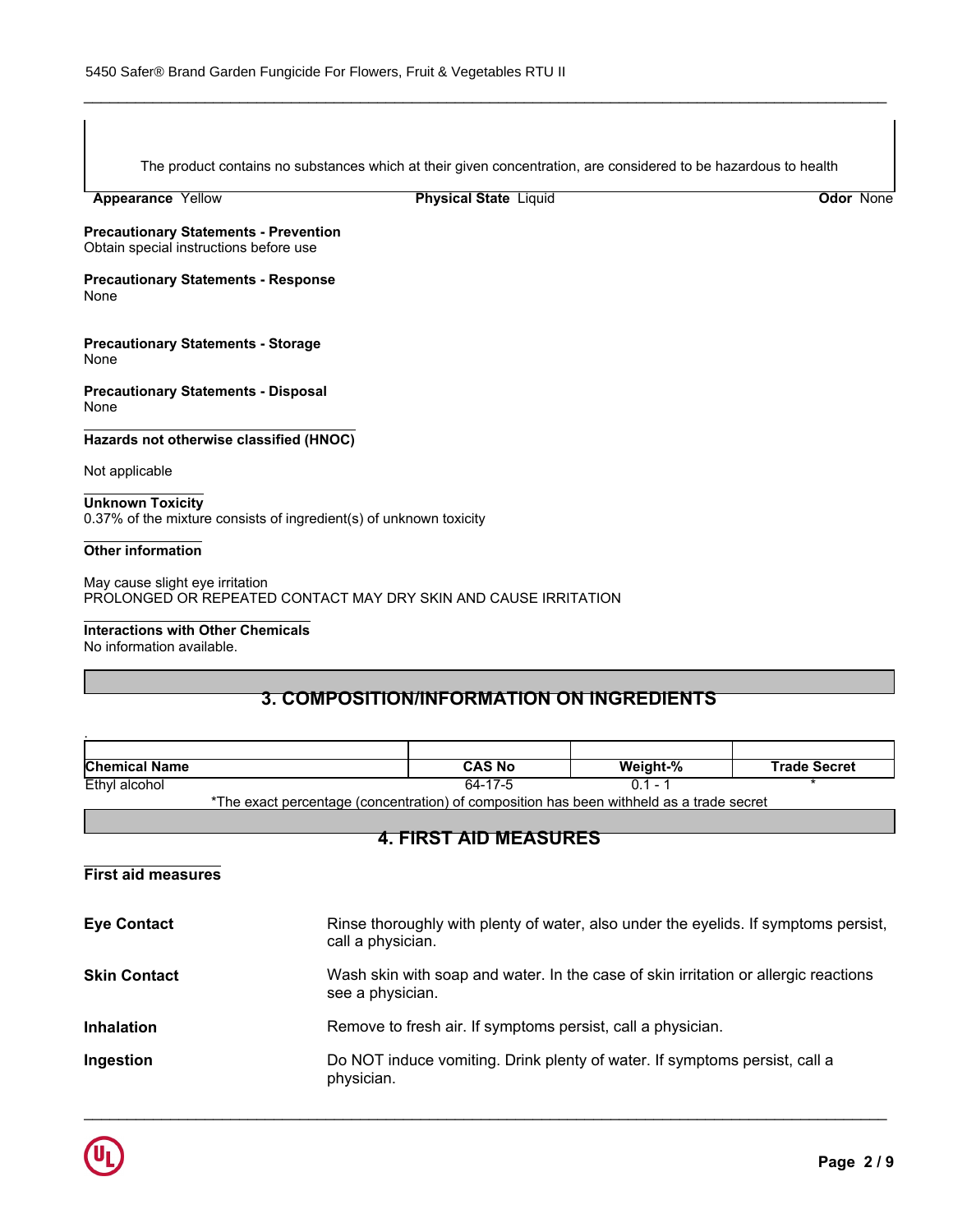# **Most important symptoms and effects, both acute and delayed**

**Most Important Symptoms and** No information available. **Effects**

#### **Indication of any immediate medical attention and special treatment needed**

**Notes to Physician** Treat symptomatically.

# **5. FIRE-FIGHTING MEASURES**

\_\_\_\_\_\_\_\_\_\_\_\_\_\_\_\_\_\_\_\_\_\_\_\_\_\_\_\_\_\_\_\_\_\_\_\_\_\_\_\_\_\_\_\_\_\_\_\_\_\_\_\_\_\_\_\_\_\_\_\_\_\_\_\_\_\_\_\_\_\_\_\_\_\_\_\_\_\_\_\_\_\_\_\_\_\_\_\_\_\_\_\_\_

#### **Suitable Extinguishing Media**

Use extinguishing measures that are appropriate to local circumstances and the surrounding environment.

#### **Unsuitable extinguishing media**

CAUTION: Use of water spray when fighting fire may be inefficient.

## **Specific Hazards Arising from the Chemical**

No information available.

# **Hazardous Combustion Products**

Carbon oxides.

#### **Explosion Data Sensitivity to Mechanical Impact** No.

**Sensitivity to Static Discharge No.** 

#### **Protective equipment and precautions for firefighters**

As in any fire, wear self-contained breathing apparatus pressure-demand, MSHA/NIOSH (approved or equivalent) and full protective gear.

# **6. ACCIDENTAL RELEASE MEASURES**

#### **Personal precautions, protective equipment and emergency procedures**

| <b>Personal Precautions</b>                          | Avoid contact with eyes.                                                                    |
|------------------------------------------------------|---------------------------------------------------------------------------------------------|
| <b>Environmental Precautions</b>                     |                                                                                             |
| <b>Environmental Precautions</b>                     | Refer to protective measures listed in Sections 7 and 8.                                    |
| Methods and material for containment and cleaning up |                                                                                             |
| <b>Methods for Containment</b>                       | Prevent further leakage or spillage if safe to do so.                                       |
| Methods for cleaning up                              | Soak up with inert absorbent material. Pick up and transfer to properly labeled containers. |

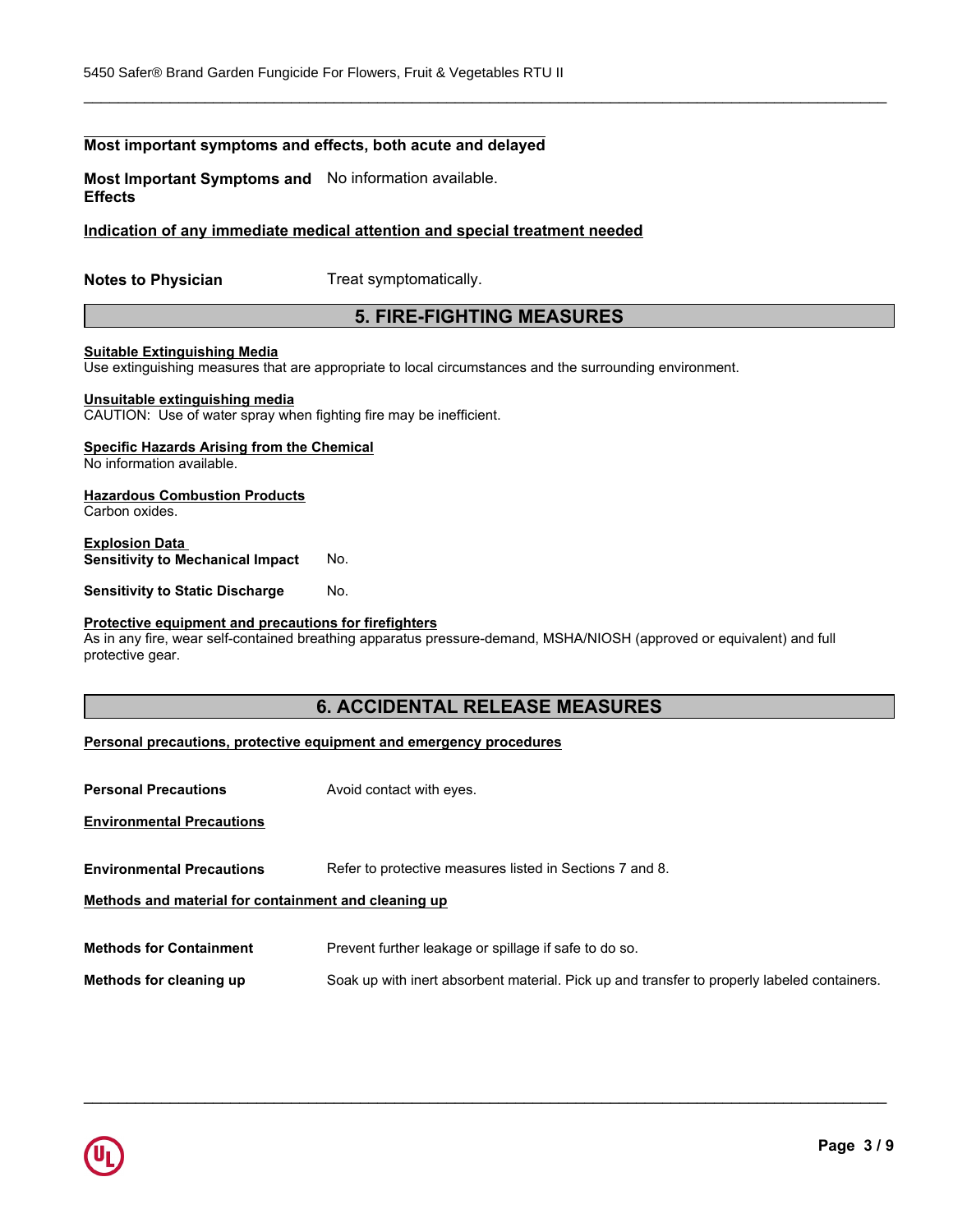# **7. HANDLING AND STORAGE**

\_\_\_\_\_\_\_\_\_\_\_\_\_\_\_\_\_\_\_\_\_\_\_\_\_\_\_\_\_\_\_\_\_\_\_\_\_\_\_\_\_\_\_\_\_\_\_\_\_\_\_\_\_\_\_\_\_\_\_\_\_\_\_\_\_\_\_\_\_\_\_\_\_\_\_\_\_\_\_\_\_\_\_\_\_\_\_\_\_\_\_\_\_

#### **STORAGE AND DISPOSAL:**

**Keep container tightly closed to prevent evaporation.** Also contact with good industrial hygiene and safety prove skin and eyes. STORAGE: Store only in original container in a cool, dry area inaccessible to children and pets. Protect from freezing and heat.

Partly Filled: Call your local solid waste agency for disposal instructions. Never place unused product down any indoor or outdoor DISPOSAL: If Empty: Non-refillable container. Do not reuse or refill this container. Place in trash or offer for recycling if available. If drain.

**Incompatible Products** None known based on information supplied.

# **8. EXPOSURE CONTROLS/PERSONAL PROTECTION**

#### **Control parameters**

#### **Exposure Guidelines**

| <b>Chemical Name</b>                                                                                                                  | <b>ACGIH TLV</b> | <b>OSHA PEL</b>                      | <b>NIOSH IDLH</b>           |
|---------------------------------------------------------------------------------------------------------------------------------------|------------------|--------------------------------------|-----------------------------|
| Ethyl alcohol                                                                                                                         | STEL: 1000 ppm   | TWA: 1000 ppm                        | IDLH: 3300 ppm 10% LEL      |
| 64-17-5                                                                                                                               |                  | TWA: $1900 \text{ mg/m}^3$           | TWA: 1000 ppm               |
|                                                                                                                                       |                  | (vacated) TWA: 1000 ppm              | TWA: 1900 mg/m <sup>3</sup> |
|                                                                                                                                       |                  | (vacated) TWA: $1900 \text{ mg/m}^3$ |                             |
| ACGIH TLV: American Conference of Governmental Industrial Hygienists - Threshold Limit Value OSHA PEL: Occupational Safety and Health |                  |                                      |                             |

*Administration - Permissible Exposure Limits NIOSH IDLH Immediately Dangerous to Life or Health*

**Other Exposure Guidelines** Vacated limits revoked by the Court of Appeals decision in AFL-CIO v. OSHA, 965 F.2d 962 (11th Cir., 1992)

#### **Appropriate engineering controls**

| <b>Engineering Measures</b> | Showers             |  |
|-----------------------------|---------------------|--|
|                             | Eyewash stations    |  |
|                             | Ventilation systems |  |

#### **Individual protection measures, such as personal protective equipment**

| <b>Eye/Face Protection</b> | No special protective equipment required. |
|----------------------------|-------------------------------------------|
|----------------------------|-------------------------------------------|

| <b>Skin and Body Protection</b> | No special protective equipment required. |
|---------------------------------|-------------------------------------------|
|---------------------------------|-------------------------------------------|

# **Respiratory Protection** No protective equipment is needed under normal use conditions. If exposure limits are exceeded or irritation is experienced, ventilation and evacuation may be required.

**Hygiene Measures** Handle in accordance with good industrial hygiene and safety practice.

# **9. PHYSICAL AND CHEMICAL PROPERTIES**

#### **Physical and Chemical Properties**

| <b>Physical State</b> | Liquid                   |                       |                          |
|-----------------------|--------------------------|-----------------------|--------------------------|
| Appearance            | Yellow                   | Odor                  | None                     |
| Color                 | No information available | <b>Odor Threshold</b> | No information available |

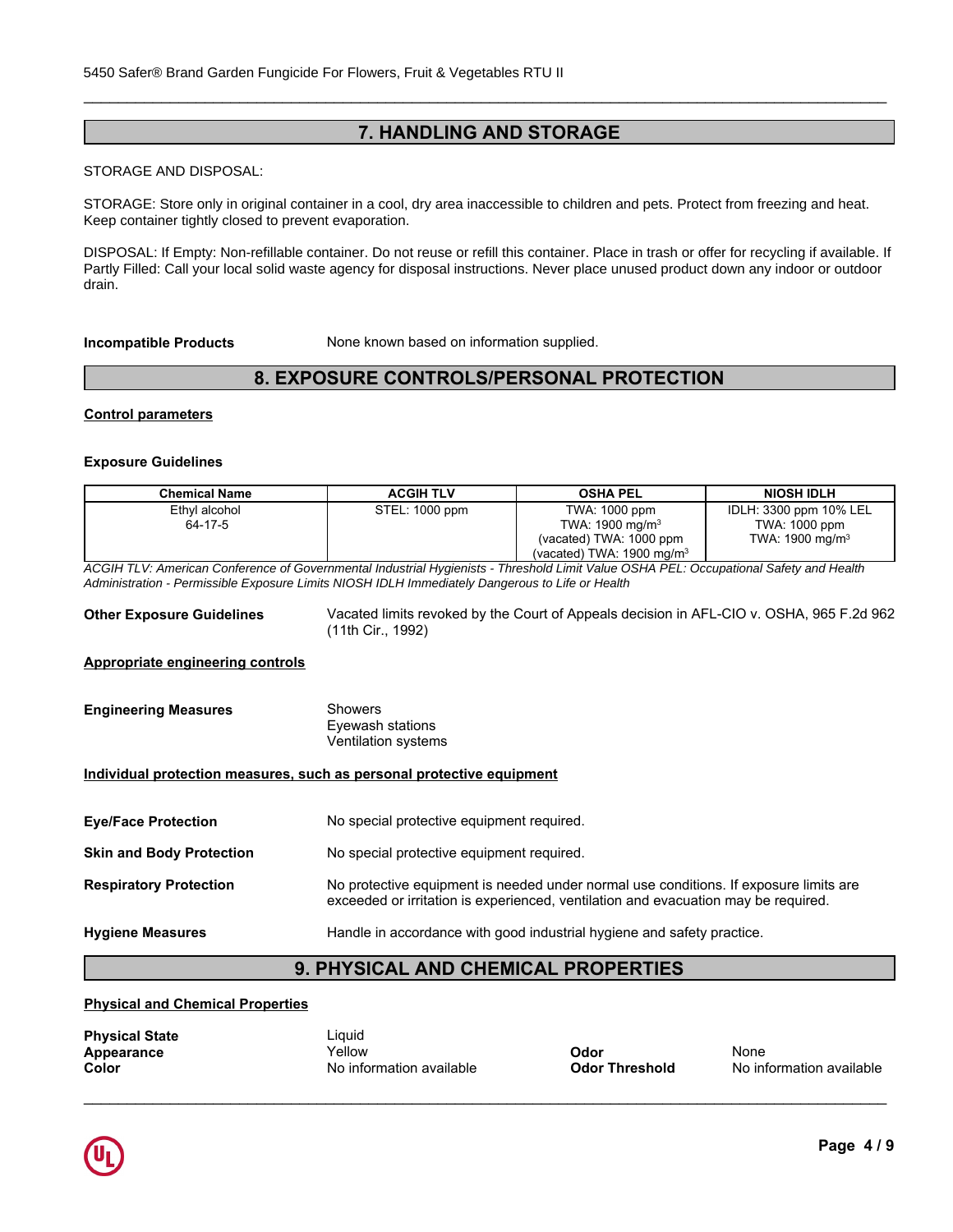| <b>Property</b>                                         | Values            | <b>Remarks Method</b> |
|---------------------------------------------------------|-------------------|-----------------------|
| рH                                                      | 7.18              | None known            |
| Melting / freezing point                                | No data available | None known            |
| Boiling point / boiling range                           | 100 dergrees C    | None known            |
| <b>Flash Point</b>                                      | $> 200$ F         | None known            |
| <b>Evaporation Rate</b>                                 | No data available | None known            |
| Flammability (solid, gas)                               | No data available | None known            |
| <b>Flammability Limit in Air</b>                        |                   |                       |
| <b>Upper flammability limit</b>                         | No data available |                       |
| Lower flammability limit                                | No data available |                       |
| Vapor pressure                                          | No data available | None known            |
| <b>Vapor density</b>                                    | 1.005             | None known            |
| <b>Specific Gravity</b>                                 | No data available | None known            |
| <b>Water Solubility</b>                                 | Soluble $(> .?%)$ | None known            |
| Solubility in other solvents                            | No data available | None known            |
| Partition coefficient: n-octanol/waterNo data available |                   | None known            |
| <b>Autoignition temperature</b>                         | No data available | None known            |
| <b>Decomposition temperature</b>                        | No data available | None known            |
| <b>Kinematic viscosity</b>                              | No data available | None known            |
| <b>Dynamic viscosity</b>                                | 5                 | None known            |
| <b>Explosive properties</b>                             | No data available |                       |
| <b>Oxidizing Properties</b>                             | No data available |                       |
| <b>Other Information</b>                                |                   |                       |
| <b>Softening Point</b>                                  | No data available |                       |
| <b>VOC Content (%)</b>                                  | No data available |                       |
| <b>Particle Size</b>                                    | No data available |                       |
| <b>Particle Size Distribution</b>                       |                   |                       |

# **10. STABILITY AND REACTIVITY**

\_\_\_\_\_\_\_\_\_\_\_\_\_\_\_\_\_\_\_\_\_\_\_\_\_\_\_\_\_\_\_\_\_\_\_\_\_\_\_\_\_\_\_\_\_\_\_\_\_\_\_\_\_\_\_\_\_\_\_\_\_\_\_\_\_\_\_\_\_\_\_\_\_\_\_\_\_\_\_\_\_\_\_\_\_\_\_\_\_\_\_\_\_

#### **Reactivity**

No data available.

# **Chemical stability**

Stable under recommended storage conditions.

# **Possibility of Hazardous Reactions**

None under normal processing.

#### **Hazardous Polymerization**

Hazardous polymerization does not occur.

## **Conditions to avoid**

None known based on information supplied.

#### **Incompatible materials**

None known based on information supplied.

#### **Hazardous Decomposition Products** Carbon oxides.

# **11. TOXICOLOGICAL INFORMATION**

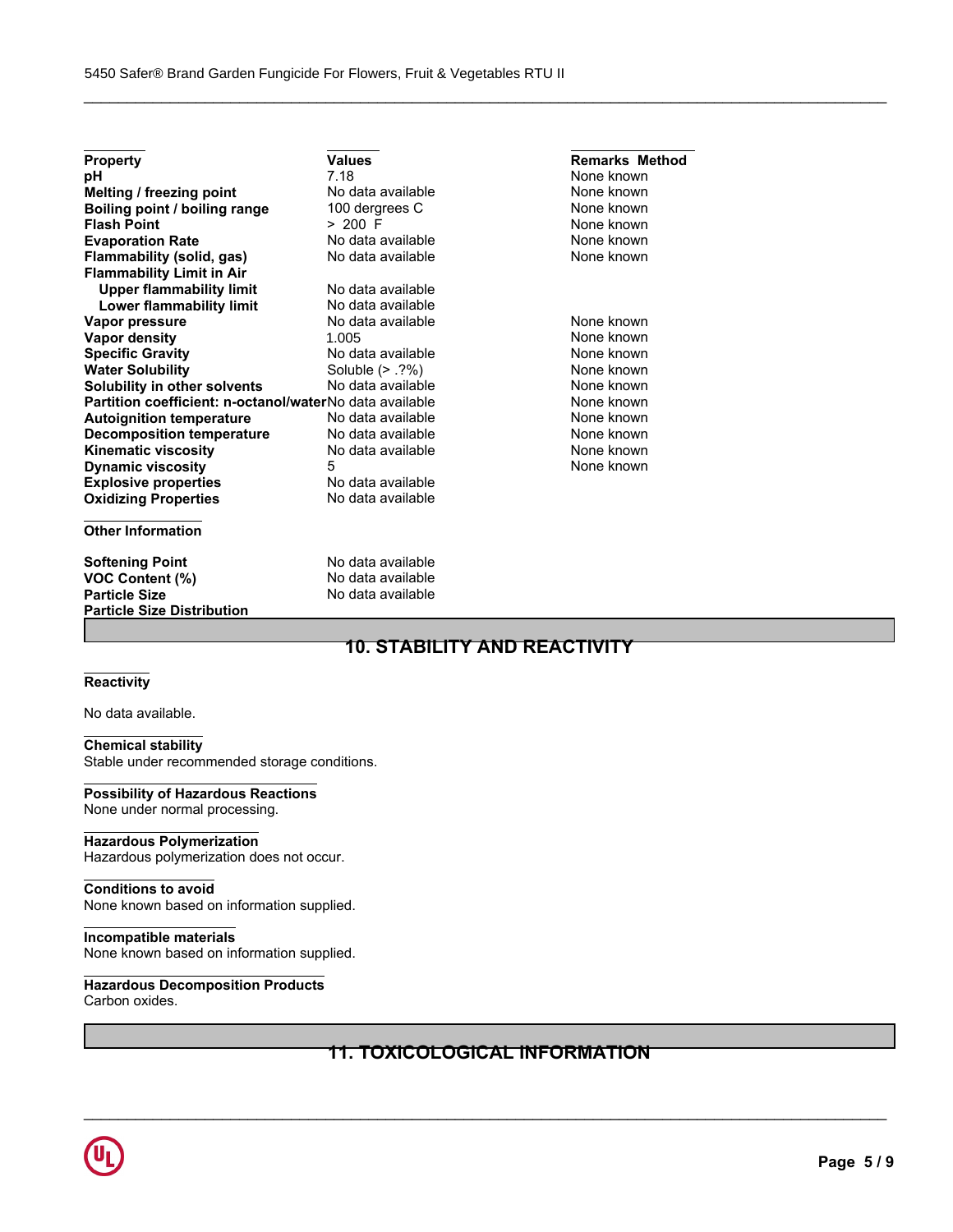| Information on likely routes of exposure |                                                                                           |
|------------------------------------------|-------------------------------------------------------------------------------------------|
| <b>Product Information</b>               | Product does not present an acute toxicity hazard based on known or supplied information. |
| <b>Inhalation</b>                        | Specific test data for the substance or mixture is not available.                         |
| <b>Eve Contact</b>                       | Specific test data for the substance or mixture is not available.                         |
| <b>Skin Contact</b>                      | Specific test data for the substance or mixture is not available.                         |
| Ingestion                                | Specific test data for the substance or mixture is not available.                         |

\_\_\_\_\_\_\_\_\_\_\_\_\_\_\_\_\_\_\_\_\_\_\_\_\_\_\_\_\_\_\_\_\_\_\_\_\_\_\_\_\_\_\_\_\_\_\_\_\_\_\_\_\_\_\_\_\_\_\_\_\_\_\_\_\_\_\_\_\_\_\_\_\_\_\_\_\_\_\_\_\_\_\_\_\_\_\_\_\_\_\_\_\_

#### **Component Information**

| <b>Chemical Name</b> | Oral LD50 | Dermal LD50 | <b>Inhalation LC50</b>                           |
|----------------------|-----------|-------------|--------------------------------------------------|
| Ethyl<br>alcohol     |           |             | Rat<br>\ 4 h<br>ma/L<br>74.7ء<br>— <i>-</i><br>- |
| 64-17-5              |           |             |                                                  |

#### **Information on toxicological effects**

**Symptoms** No information available.

#### **Delayed and immediate effects as well as chronic effects from short and long-term exposure**

| No information available.<br>Sensitization |  |
|--------------------------------------------|--|
|--------------------------------------------|--|

#### **Mutagenic Effects** No information available.

**Carcinogenicity** The table below indicates whether each agency has listed any ingredient as a carcinogen.

| <b>Chemical Name</b> | ACGIH | <b>IARC</b> | .<br>NT | <b>OCUA</b><br>ujna |
|----------------------|-------|-------------|---------|---------------------|
| Ethyl<br>⊺alcohol    | nυ    | Group       | Known   |                     |
| 64-17-5              |       |             |         |                     |

*ACGIH (American Conference of Governmental Industrial Hygienists) A3 - Animal Carcinogen IARC (International Agency for Research on Cancer) Group 1 - Carcinogenic to Humans NTP (National Toxicology Program) Known - Known Carcinogen OSHA (Occupational Safety and Health Administration of the US Department of Labor) X - Present*

| <b>Reproductive Toxicity</b>    | No information available.                                                                                                                                                                                                                                    |
|---------------------------------|--------------------------------------------------------------------------------------------------------------------------------------------------------------------------------------------------------------------------------------------------------------|
| <b>STOT - single exposure</b>   | No information available.                                                                                                                                                                                                                                    |
| <b>STOT - repeated exposure</b> | No information available.                                                                                                                                                                                                                                    |
| <b>Chronic Toxicity</b>         | No known effect based on information supplied. Ethanol has been shown to be a<br>reproductive toxin only when consumed as an alcoholic beverage. Ethanol has been shown<br>to be carcinogenic in long-term studies only when consumed as alcoholic beverage. |
| <b>Target Organ Effects</b>     | None known.                                                                                                                                                                                                                                                  |
| <b>Aspiration Hazard</b>        | No information available.                                                                                                                                                                                                                                    |
|                                 |                                                                                                                                                                                                                                                              |

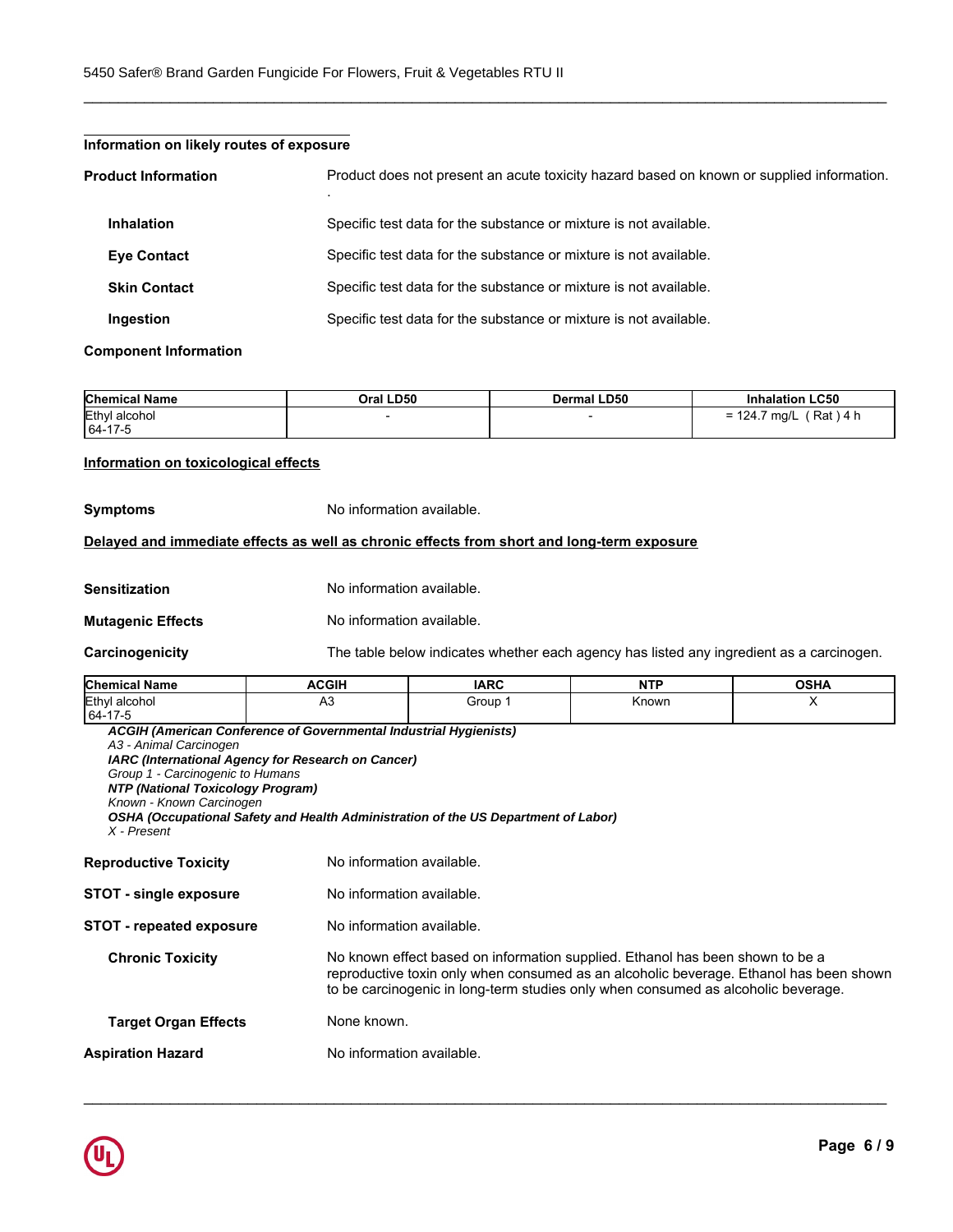# **Numerical measures of toxicity Product Information**

**The following values are calculated based on chapter 3.1 of the GHS document** Not applicable

# **12. ECOLOGICAL INFORMATION**

\_\_\_\_\_\_\_\_\_\_\_\_\_\_\_\_\_\_\_\_\_\_\_\_\_\_\_\_\_\_\_\_\_\_\_\_\_\_\_\_\_\_\_\_\_\_\_\_\_\_\_\_\_\_\_\_\_\_\_\_\_\_\_\_\_\_\_\_\_\_\_\_\_\_\_\_\_\_\_\_\_\_\_\_\_\_\_\_\_\_\_\_\_

## **Ecotoxicity**

The environmental impact of this product has not been fully investigated.

| <b>Chemical Name</b> | <b>Toxicity to Algae</b> | <b>Toxicity to Fish</b>   | <b>Toxicity to</b><br><b>Microorganisms</b> | Daphnia Magna (Water<br>Flea) |
|----------------------|--------------------------|---------------------------|---------------------------------------------|-------------------------------|
| Ethyl alcohol        |                          | 96h LC50: > 100 mg/L      | $ EC50 = 34634$ mg/L 30 min                 | 48h LC50: 9268 - 14221        |
| 64-17-5              |                          | (Pimephales promelas) 96h | $EC50 = 35470$ mg/L 5 min                   | mg/L 48h EC50: = 2 mg/L       |
|                      |                          | LC50: 13400 - 15100 mg/L  |                                             | 24h EC50: = 10800 mg/L        |
|                      |                          | (Pimephales promelas) 96h |                                             |                               |
|                      |                          | LC50: 12.0 - 16.0 mL/L    |                                             |                               |
|                      |                          | (Oncorhynchus mykiss)     |                                             |                               |

#### **Persistence and Degradability**

No information available.

## **Bioaccumulation**

| Chamisar<br>`Name<br>шса<br>. will be                     | Pow<br>LOO <sup>1</sup> |
|-----------------------------------------------------------|-------------------------|
| Ethyl<br>' alcohol<br>.<br>$\sim$<br>$\rightarrow$<br>64- | $\sqrt{2}$<br>ےں. ن     |

#### **Other adverse effects**

No information available.

# **13. DISPOSAL CONSIDERATIONS**

#### **Waste treatment methods**

| <b>Disposal methods</b>       | This material, as supplied, is not a hazardous waste according to Federal regulations (40<br>CFR 261). This material could become a hazardous waste if it is mixed with or otherwise<br>comes in contact with a hazardous waste, if chemical additions are made to this material, or<br>if the material is processed or otherwise altered. Consult 40 CFR 261 to determine whether<br>the altered material is a hazardous waste. Consult the appropriate state, regional, or local<br>regulations for additional requirements. |
|-------------------------------|--------------------------------------------------------------------------------------------------------------------------------------------------------------------------------------------------------------------------------------------------------------------------------------------------------------------------------------------------------------------------------------------------------------------------------------------------------------------------------------------------------------------------------|
| <b>Contaminated Packaging</b> | Dispose of contents/containers in accordance with local regulations.                                                                                                                                                                                                                                                                                                                                                                                                                                                           |

#### **California Hazardous Waste Codes** 232

This product contains one or more substances that are listed with the State of California as a hazardous waste.

| . .<br>Chemical<br>Name  | 0.12<br>⊦ Hazardous Waste<br>California |
|--------------------------|-----------------------------------------|
| Ethyl alcohol            | Toxic                                   |
| 17<br>64-<br>-<br>$11 -$ | . .<br>.'∩nitau                         |

# **14. TRANSPORT INFORMATION**

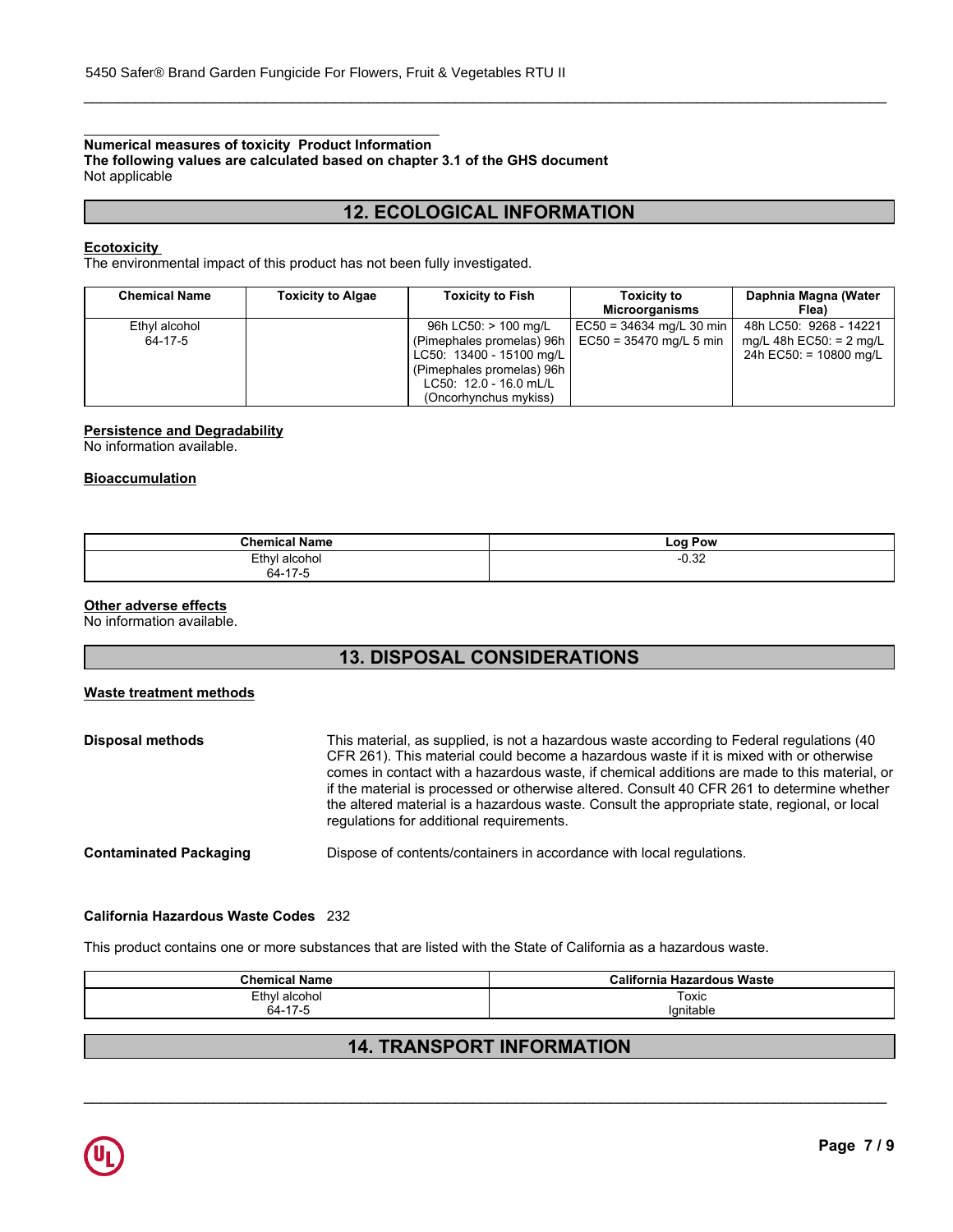| <b>DOT</b><br><b>Proper Shipping Name</b><br><b>Hazard Class</b>  | <b>NOT REGULATED</b><br><b>NON REGULATED</b><br>N/A |
|-------------------------------------------------------------------|-----------------------------------------------------|
| <b>TDG</b>                                                        | Not regulated                                       |
| <b>MEX</b>                                                        | Not regulated                                       |
| <b>ICAO</b>                                                       | Not regulated                                       |
| <b>IATA</b><br><b>Proper Shipping Name</b><br><b>Hazard Class</b> | Not regulated<br><b>NON REGULATED</b><br>N/A        |
| <b>IMDG/IMO</b><br><b>Hazard Class</b>                            | Not regulated<br>N/A                                |
| <b>RID</b>                                                        | Not regulated                                       |
| <b>ADR</b>                                                        | Not regulated                                       |
| <b>ADN</b>                                                        | Not regulated                                       |
|                                                                   | <b>15. REGULATORY INFORMATION</b>                   |
| <b>International Inventories</b>                                  |                                                     |
| <b>TSCA</b>                                                       | Complies                                            |

\_\_\_\_\_\_\_\_\_\_\_\_\_\_\_\_\_\_\_\_\_\_\_\_\_\_\_\_\_\_\_\_\_\_\_\_\_\_\_\_\_\_\_\_\_\_\_\_\_\_\_\_\_\_\_\_\_\_\_\_\_\_\_\_\_\_\_\_\_\_\_\_\_\_\_\_\_\_\_\_\_\_\_\_\_\_\_\_\_\_\_\_\_

DSL DSL All components are listed either on the DSL or NDSL.

**TSCA** - United States Toxic Substances Control Act Section 8(b) Inventory **DSL/NDSL** - Canadian Domestic Substances List/Non-Domestic Substances List

# **US Federal Regulations**

## **SARA 313**

Section 313 of Title III of the Superfund Amendments and Reauthorization Act of 1986 (SARA). This product does not contain any chemicals which are subject to the reporting requirements of the Act and Title 40 of the Code of Federal Regulations, Part 372

# **SARA 311/312 Hazard Categories**

| <b>Acute Health Hazard</b>        | Nο |
|-----------------------------------|----|
| <b>Chronic Health Hazard</b>      | No |
| <b>Fire Hazard</b>                | N٥ |
| Sudden release of pressure hazard | No |
| <b>Reactive Hazard</b>            | No |

#### **CWA (Clean Water Act)**

This product does not contain any substances regulated as pollutants pursuant to the Clean Water Act (40 CFR 122.21 and 40 CFR 122.42)

# **CERCLA**

This material, as supplied, does not contain any substances regulated as hazardous substances under the Comprehensive Environmental Response Compensation and Liability Act (CERCLA) (40 CFR 302) or the Superfund Amendments and Reauthorization Act (SARA) (40 CFR 355). There may be specific reporting requirements at the local, regional, or state level pertaining to releases of this material

\_\_\_\_\_\_\_\_\_\_\_\_\_\_\_\_\_\_\_\_\_\_\_\_\_\_\_\_\_\_\_\_\_\_\_\_\_\_\_\_\_\_\_\_\_\_\_\_\_\_\_\_\_\_\_\_\_\_\_\_\_\_\_\_\_\_\_\_\_\_\_\_\_\_\_\_\_\_\_\_\_\_\_\_\_\_\_\_\_\_\_\_\_

# **US State Regulations**